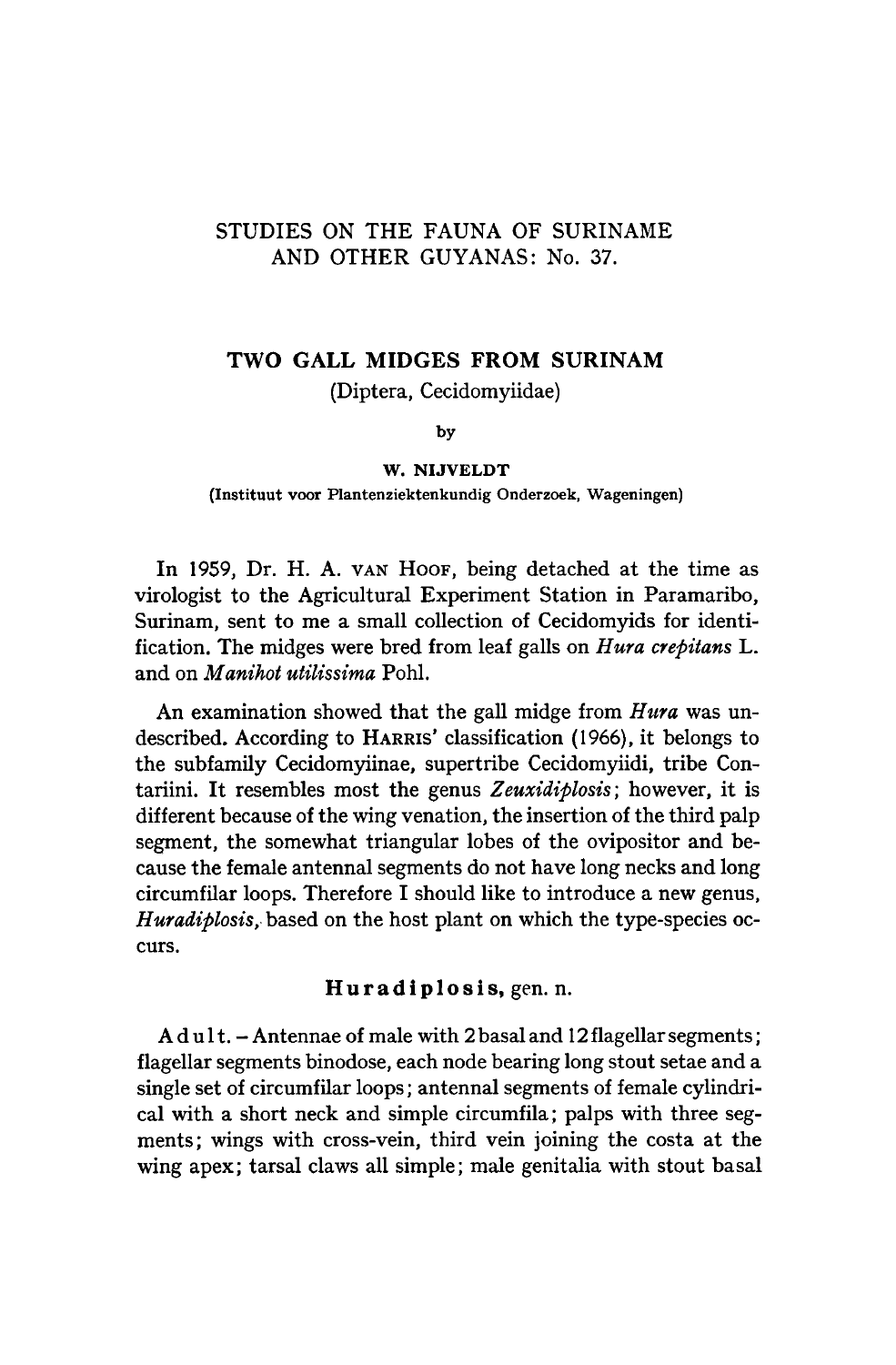clasp segments and relative slender, recurved distal ones, dorsal and ventral plate emarginate; ovipositor short, terminal lobes somewhat triangular.

### Huradiplosis surinamensis, sp. n.

Male. - Length about 1,5mm. Head: with three segmented maxillary palps (Fig. 81), first segment about as long as broad, second segment about 1.2 times as long as broad and terminal segment about 3.8 times as long as broad; antennae  $2 + 12$ , first two flagellar segments fused, each flagellar segment binodose, basal node about equal in size to the distal node, each node bearing long stout setae and one series of circumfilar loops, stem of fifth flagellar segmentabout 1.3 times as long as broad, neck about 2 times as long as broad, terminal segment as illustrated (Fig. 79). Thorax: brown, wings elliptical, cross vein present, third vein slightly curved, uniting with costa at the apex, fourth vein missing, fifth vein forked (Fig. 76); legs densely hairy, tarsal claws all simple, strongly bent (Fig. 78).

Abdomen: basal clasp segments of genitalia broadly oval with stout setae, distal clasp segments relative slender, slightly recurved and sparsely setose, dorsal and ventral plate emarginate with rounded lobes, style short (Fig. 75).

Holotype: Cecid. 2640, Paramaribo, Surinam, ex leaf galls on Hura crepitans, leg. H. A. van Hoof (coll. W. Nijveldt). Paratypes: Cecids 2639, 2641-2643, 2721-2725, with data as above.

Female. - Length about 1.5 mm. Head: antennae presumably  $2+12$ , two first flagellar segments fused, each flagellar segment cylindrical with <sup>a</sup> short neck and short, simple circumfila (Fig. 80), neck of fifth flagellar segment about <sup>2</sup> times as long as broad. Abdomen: ovipositor short with somewhat triangular terminal lobes (Fig. 77).

Allotype: Cecid 2636, Paramaribo, Surinam, ex leaf galls on Hura crepitans, leg. H. A. van Hoof (coll. W. Nijveldt). Paratypes: Cecids 2637, 2638, 2726, with data as above.

Egg, larva and pupa unknown.  $-$  Gall unknown, but perhaps identical with the pustulate galls, described from Hura by RÜBSAAMEN (1907).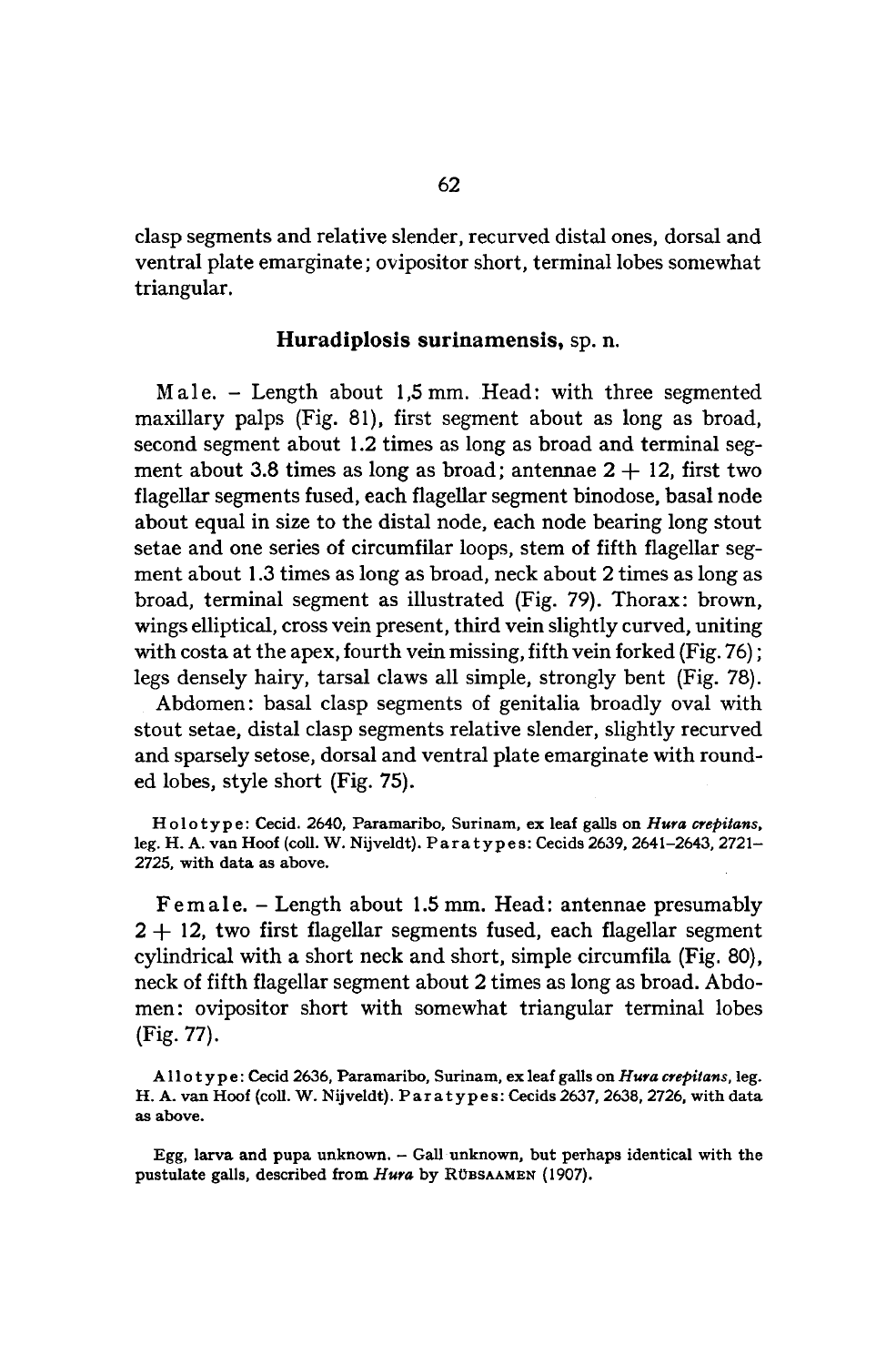The gall midge from *Manihot* belongs to the genus *Dolicholabis* and this is the first record of its occurrence in Surinam. Morphologically it cannot be distinguished from the type species D. lantanae Tavares, which occurs in the leaf galls of Clinodiplosis lantanae Riibsaamen on Lantana sp. in Brazil (TAVARES 1918). The fact that Lantana is also a common weed in Surinam, creates the possibility that the Dolicholabis species from Manihot is identical to Dolicholabis lantanae, because of the fact that non-gall-producing Cecidomyids seem to be less restricted to a special host than the phytophagous species. Therefore I wish to name the Dolicholabis from Manihot for the time being Dolicholabis lantanae Tavares. Its feeding habits are not exactly known. The larvae may live as inquilines or as predators in the leaf galls, caused by other gall midge species, such as Cecidomyia manihot Felt, Jatrophobia brasiliensis (Rübs.), Lasiopteryx manihot Felt and Schizomyia manihoti Tavares (BARNES 1946).

The body length of D. lantanae is about 1 mm.

Male. - Maxillary palps with four segments (Fig. 87); antennae with 2 basal and <sup>14</sup> to <sup>17</sup> flagellar segments, flagellar segments sessile, subcylindrical, with stout setae and simple circumfila (Fig. 84); wings with simple venation, third vein joining the costa well before the wing apex (Fig. 85), tarsal claws dentate (Fig. 86); genitalia with slender basal clasp segments and long, tapering distal clasp segments, dorsal plate broad emarginate, ventral plate narrow and broadly rounded, parameres about as long as style (Fig. 82).

Female. - Antennal segments  $2 + 18$  to 19; ovipositor broadly rounded (Fig. 89), otherwise about as in male.

Egg, larva and pupa unknown.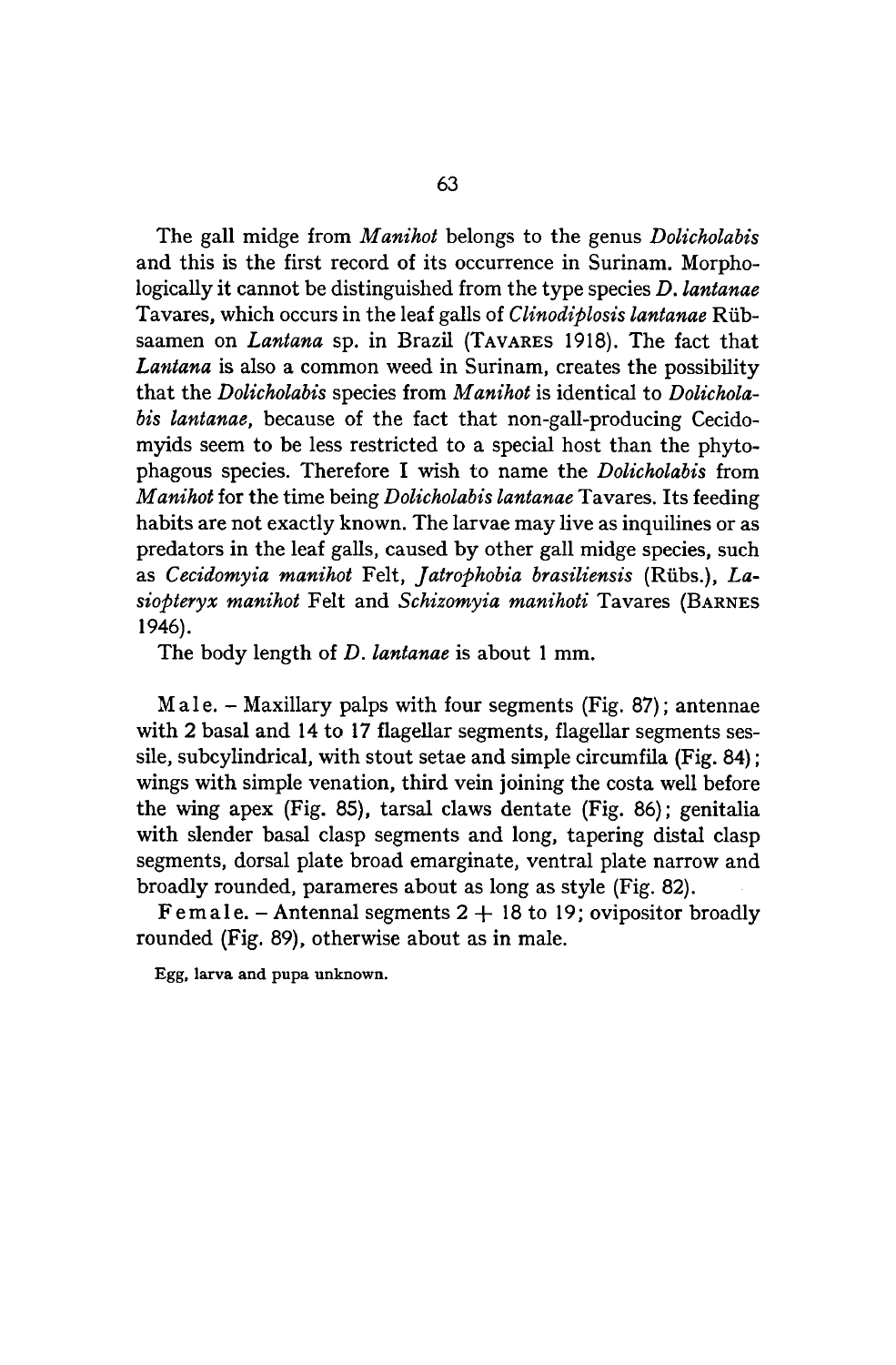#### REFERENCES

- BARNES, H. F., 1946. Gall midges of root and vegetable crops. Gall Midges of economic importance. Vol. 1, Crosby, Lockwood & Son, Ltd., London, p. 30-33.
- HARRIS, K. M., 1966. Gall midge genera of economic importance (Diptera: Cecidomyiidae). Part 1: Introduction and subfamily Cecidomyiinae; supertribe Cecidomyiidi. Trans. R. Entom. Soc. London 118, p. 313-358.
- RUBSAAMEN, E. H., 1907. Beiträge zur Kenntniss aussereuropäischer Zoocecidien. ILL Beitrag: Gallen aus Brasilien und Peru. Marcellia 6, p. 110-173.

TAVARES, J. S., 1918. Cecidomyias novas do Brasil. Broteria (Zool.) 16, p. 153-156.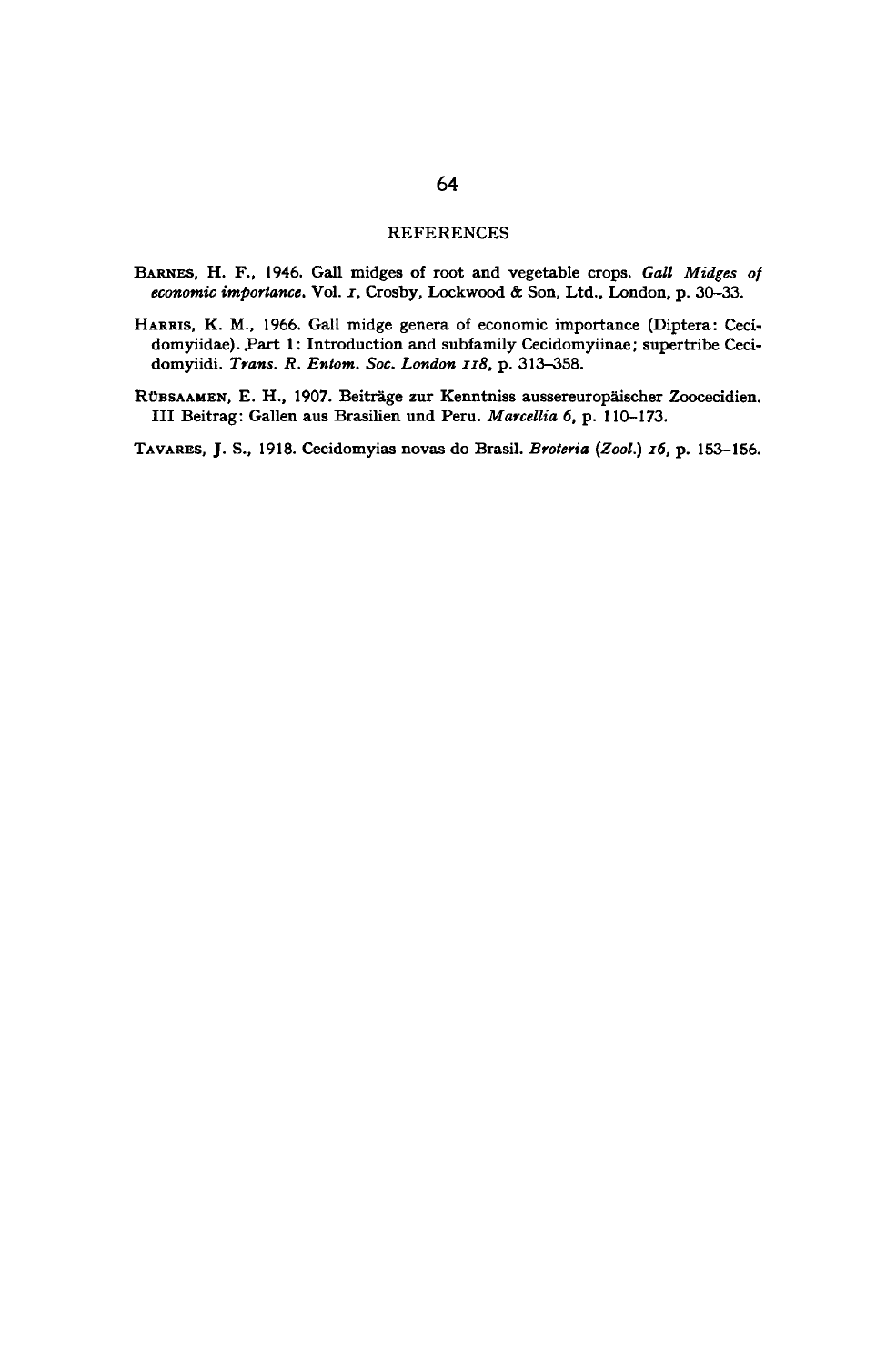

Fig. 75-81. Huradiplosis surinamensis gen. n., sp. n. from Hura, SURINAME. - 75, male genitalia. - 76, wing. - 77, ovipositor. — 78, tarsal claw. - 79, two terminal flagellar segments of male. - 80, fifth flagellar segment of female. -81, maxillary palp.

65